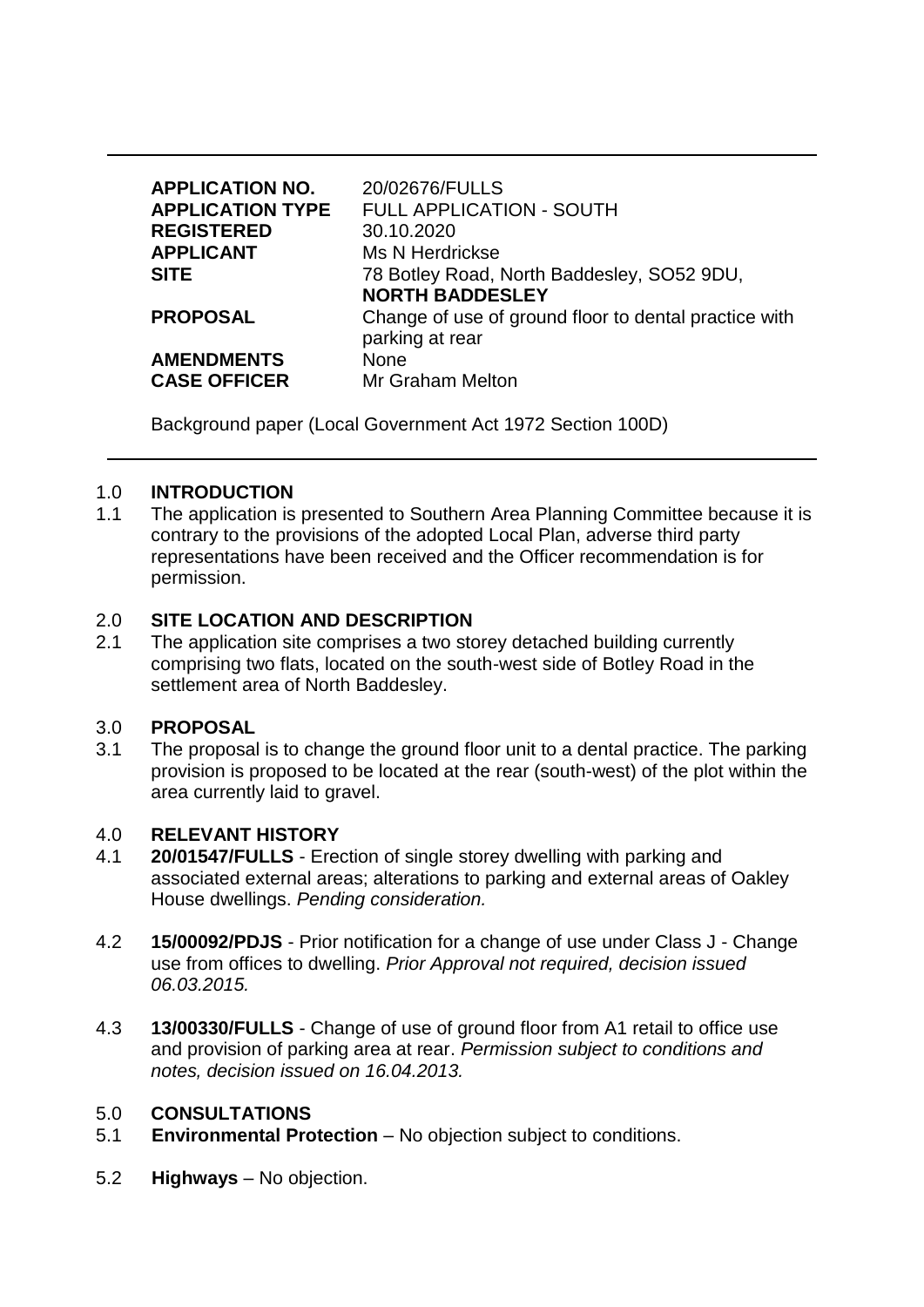- 6.0 **REPRESENTATIONS** Expired 05.02.2021
- 6.1 **North Baddesley Parish Council**  No comment.
- 6.2 **2 letters in total from residents (8 Laburnum Close and North Baddesley Village Hall)** – Objection (summarised).

Impact on the general amenity of the area

- Request that proposed car parking area is laid with non-migratory material to reduce noise disturbance
- Proposal only includes six car parking spaces, with five staff members listed on the applicants website
- Shortfall in parking would result in use of the neighbouring village hall car park by customers of the dental practice
- Concerned that proposal would give rise to the misuse of the neighbouring car park serving the village hall, triggering the need for parking controls and resulting in additional expense

Impact on the amenity of neighbouring property

• Request that separate boundary fence or hedge at the rear boundary to prevent vehicles parking too close as well as keeping privacy and reducing overlooking

Crime and Community Safety

 Request that car park to be locked when not in use to avoid crime and community safety

# 7.0 **POLICY**

- 7.1 Government Guidance National Planning Policy Framework (NPPF) National Planning Practice Guidance (NPPG)
- 7.2 Test Valley Borough Revised Local Plan (2016) (TVBRLP) Policy SD1: Presumption in Favour of Sustainable Development Policy COM1: Housing Provision 2011 - 2029 Policy COM2: Settlement Hierarchy Policy E1: High Quality Development in the Borough Policy E5: Biodiversity Policy LHW4: Amenity Policy T1: Managing Movement Policy T2: Parking Standards Policy CS1: Crime and Community Safety

# 8.0 **PLANNING CONSIDERATIONS**

- 8.1 The main planning considerations are:
	- Principle of development
	- Impact on the amenity of residential property
	- Highways
	- Impact on the character and appearance of the area
	- Community Safety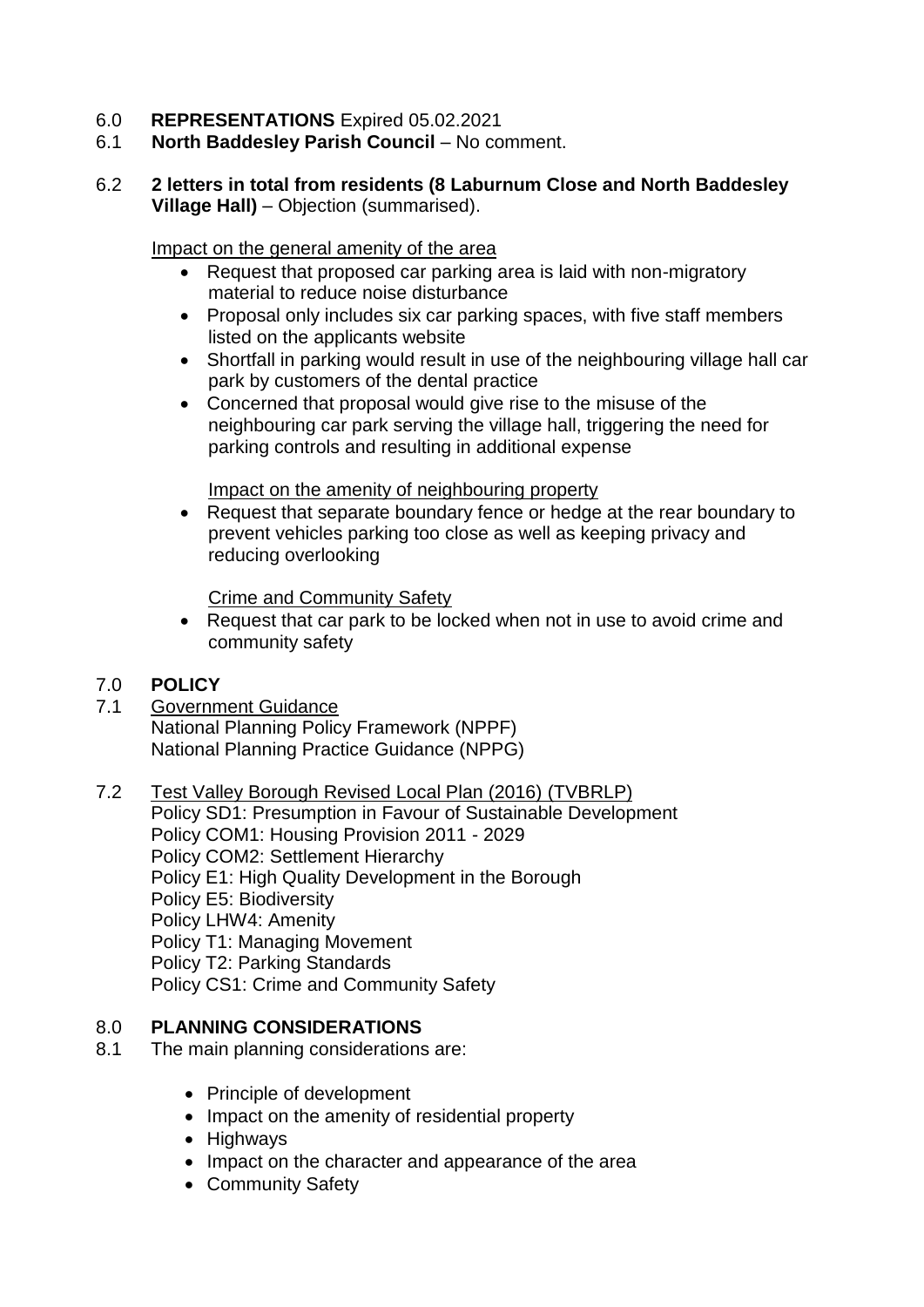### 8.2 **Principle of development**

The existing building currently comprises residential unit at ground floor level and a separate residential unit at first floor level. The proposed scheme would result in the conversion of the ground floor residential unit to a dental practice and therefore trigger the loss of a residential unit from the existing housing stock. Policy COM1 sets the minimum housing provision for the Borough over the Local Plan period. This strategy is reliant on the retention of the existing housing stock as well as the delivery of additional housing. Consequently, the application is in conflict with Policy COM1 of the TVBRLP.

#### 8.3 Other Material considerations

In accordance with Section 38(6) of the Planning and Compulsory Purchase Act 2004, an assessment is required as to whether there are other material considerations that would outweigh the development plan conflict identified above. In this instance, it is noted from the submitted design and access statement that the dental practice is currently located at 32 Botley Road, approximately 320m to the north of the application site. This existing premises is also located within the settlement area of North Baddesley and was previously converted into commercial use from a residential dwelling.

8.4 The submitted information demonstrates the applicant's intention is to move from the existing premises to the application site with the potential for the existing dental premises to be converted into a residential dwelling. This potential change of use would require a separate grant of planning permission which is not currently in place and the Local Planning Authority cannot guarantee or control its implementation in the event such a permission was granted. However, the applicant has agreed to enter into a legal agreement which will ensure the cessation of the existing dental practice use at 32 Botley Road prior to the occupation of the application site. Although this will not ensure that the loss of a dwelling from the existing housing stock will be avoided the legal agreement will prevent the possibility of both planning units, namely 32 Botley Road and the application site, being utilised as a dental practice and thereby duplicating the existing service provision.

### 8.5 Benefits

In support of the application, the planning agent has submitted details of how the proposed layout represents an improvement upon the existing arrangement at 32 Botley Road. These improvements relate to the current additional restrictions arising from the pandemic, but also changes which will enable the delivery of a higher quality practice in the long term regardless of the current pandemic restrictions. In particular, the increased size of the decontamination room and the allocation of a specific staff room enable the accommodation of additional equipment and the separation of staff and patient waiting areas. Consequently, it is considered that the proposed scheme will serve to enable the delivery of an improved dentist practice serving the local community and the associated economic and social benefits which arise from an improvement in health services.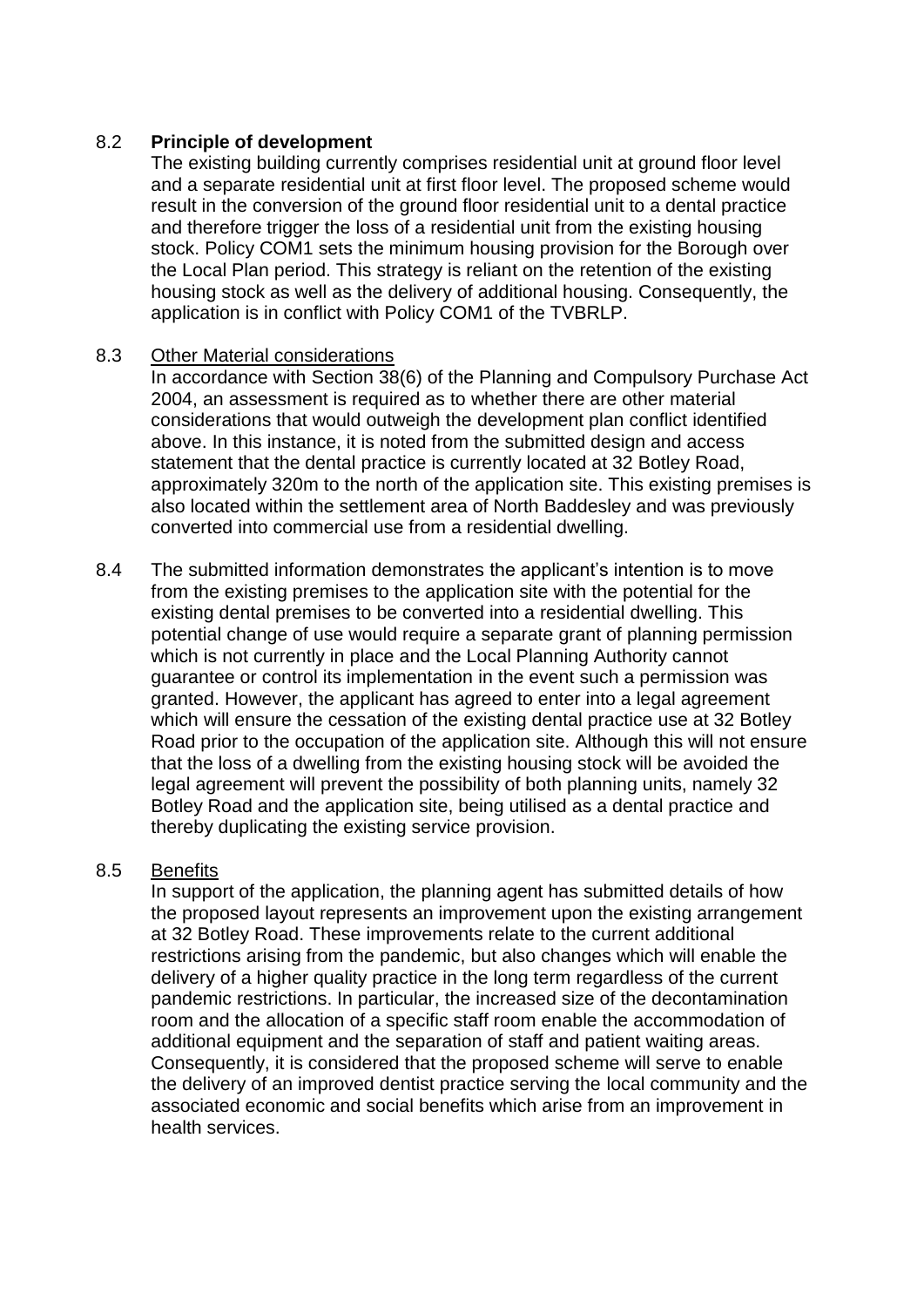8.6 In relation to the environmental impact, both the application site and existing premises are located within the settlement boundary and align Botley Road, which is well served by bus services and public footpaths. However, the application site is located in closer proximity to the existing local shop and other services at St John Centre on the junction with Rownhams Road. As a result, it is considered that the application site presents an opportunity to consolidate existing services within a tighter arrangement, presenting an opportunity to reduce travel distance and improve the possibility for linked trips. Consequently, it is considered that the proposed development will deliver economic, social and environmental benefits to qualify as sustainable development as set out in the NPPF.

### 8.7 Conclusion on the principle of development

Although the application site is located within the settlement area of North Baddesley, the proposed development would result in the loss of an existing dwelling and therefore is in conflict with Policy COM1 of the TVBRLP. However, in accordance with Section 38(6) of the Planning and Compulsory Purchase Act 2004 it is considered in this instance that there are other material considerations which serve to outweigh the conflict identified. These include the ability to prevent the duplication of planning units in use as a dental practice through the completion of a legal agreement and the benefits arising from the ability to deliver an improved internal arrangement in an environmentally sustainable location. As a result, the principle of development is considered acceptable subject to compliance with the other relevant policies of the TVBRLP. An assessment against these policies is set out below.

# 8.8 **Impact on the amenity of residential property**

Concern has been raised with regard to the potential impact on the amenity of the neighbouring property which adjoins the rear (south-west) boundary of the application site, 8 Laburnum Close, particularly in relation to the potential noise impact generating from vehicles accessing the car park area which is currently laid to gravel. On this matter, it is noted that the proposed car parking area is already allocated as 4 spaces to serve the current residential use of the existing building. As a result, it is considered that the resulting additional noise generated from the increased provision of car parking spaces does not represent a substantial impact and it is noted any additional noise will be limited to the operation hours of the dental practice. Consequently, it is not considered that this element of the proposal would give rise to a significant adverse impact on the amenity of neighbouring property.

8.9 It is noted from the proposed site plan drawing that an access ramp is shown to serve the proposed entrance on the rear (south-west) of the existing building, which runs towards the boundary with 80 Botley Road the neighbouring property that adjoins the application site to the south. Currently, an approximately 2m high fence serves as the boundary treatment to provide screening and it is considered that this is sufficient to protect the amenity of neighbouring property from the access ramp which will serve the rear entrance.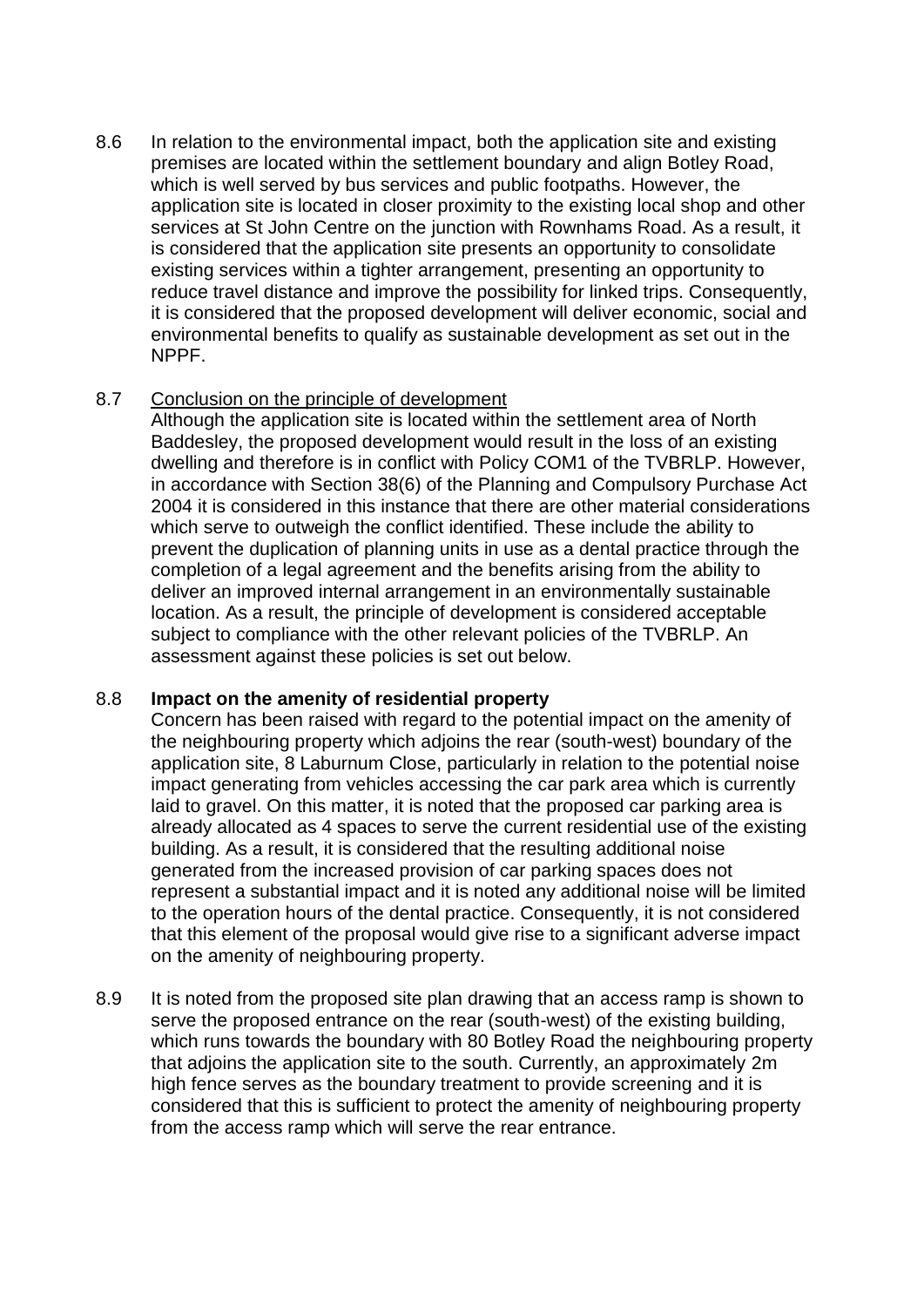- 8.10 In addition, it is considered that the existing approximately 1.8m high boundary fencing is sufficient to prevent any adverse overlooking opportunity or light spill from the vehicles accessing the car parking area. In conjunction with the absence of any additional fenestration or massing to existing building, it is considered that the proposal will sufficiently provide for the privacy and daylight/sunlight provision of the existing dwellings which adjoin the application site.
- 8.11 In order to protect the residential amenity of the residential dwelling to be retained at first floor level, it is considered that a number of controls will need to be imposed by condition. These include restrictions on operating hours and the submission of additional details for sound insulation measures and any additional external plant equipment to be installed. With these controls in place, it is considered that there will be no potential for an adverse noise disturbance to the first floor dwelling. Furthermore, the proposal includes the retention of the garden area which currently serves this residential unit and therefore, it is considered the proposed scheme sufficiently provides for the amenity of this residential property.
- 8.12 It is noted that the submitted planning statement asserts that the imposition of a condition preventing a subsequent change of use to those also falling with the same use class as a dental practice (Class E as set out within the Use Class Order legislation enacted in 2020) is unnecessary. However, it is noted that the other possible alternative uses falling under Class E include retail, the sale of food and drink as well as other recreational uses which are likely to widely differ in terms of footfall and potential for noise and odour generation. Given the presence of the residential unit at first floor level in particular, it is therefore considered necessary to recommend a condition preventing any subsequent change of use without the submission of a planning application. The purpose of this condition is to ensure that the Local Planning Authority has the ability to consider the effect of other uses on neighbouring property with appropriate conditions to ensure the residential amenity of neighbouring properties are protected into the future. . With these controls in place, it is considered that the proposal will sufficiently provide for the residential amenity of neighbouring property and therefore, the application is in accordance with Policy LHW4 of the TVBRLP.

#### 8.13 **Highways**

#### Access

Although the proposed development represents an intensification in the use of the existing vehicular access, it is not considered that the potential resulting increase in vehicular movements is materially significant. Furthermore, the proposal includes sufficient space to enable the turning and moving of vehicles onsite. As a result, it is not considered that the proposed scheme will give rise to an adverse impact on highway safety and the application is in accordance with Policy T1 of the TVBRLP.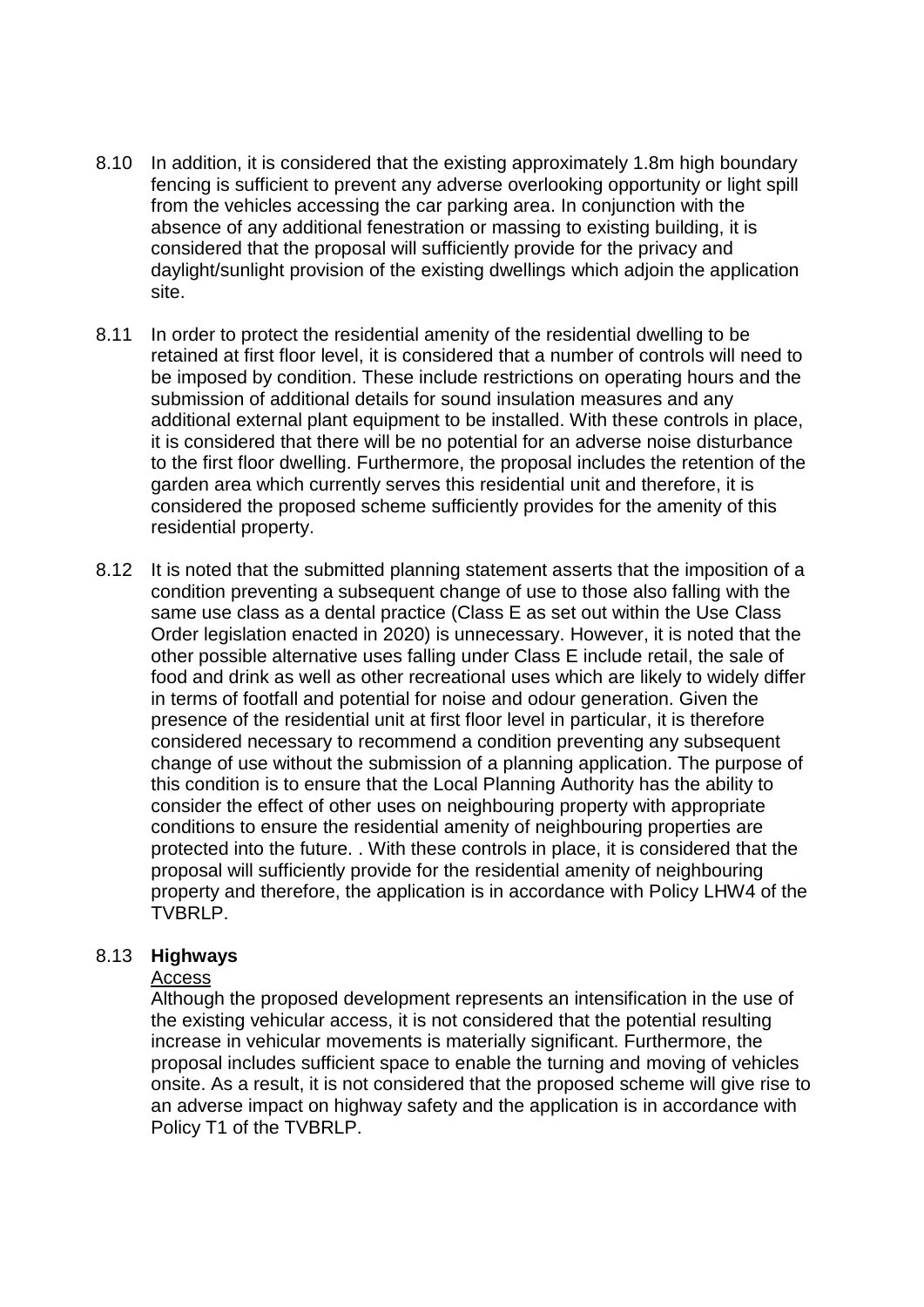# 8.14 Parking

Third party representations have raised concern that the application would result in a shortfall of onsite parking provision, with the potential for visitors to park in neighbouring car parks or on the public highway. On this matter, it is noted that the proposed site plan demonstrates the provision of 8 car parking spaces in total, located at the rear (north-west) of the plot including one space designated for disabled users.

8.15 With regard to the parking requirements as set by Annexe G and Policy T2 of the TVBRLP, the retention of the existing first floor flat triggers the requirement for 2 car parking spaces. In relation to the proposed dentist use, the minimum parking standards comprise 3 spaces per consulting room and therefore, in this instance a total of 6 car parking spaces is needed to serve the two proposed consulting rooms. As a result, the overall total provision of 8 spaces is sufficient to accommodate the minimum requirement for both the dental practice and the retained first floor dwelling unit, avoiding the potential for on street parking or overspill into neighbouring car parks outside the extent of the application site. Therefore, the application is in accordance with the minimum parking standards set out in Annexe G and Policy T2 of the TVBRLP.

### 8.16 **Impact on the character and appearance of the area**

In the absence of any materially significant alterations to the existing building, it is not considered that the proposed development will result in any visual detriment to the settlement character of the area. Consequently, the application is in accordance with Policy E1 of the TVBRLP.

# 8.17 **Community Safety**

The third party representation raising concern with respect to the management of the car parking area and its accessibility from the public realm is noted. However, given that the proposal seeks to utilise an existing layout it is not considered that there will be an increased opportunity for crime or anti-social behaviour with the management of the application site a private, civil matter. As a result, the application is in accordance with Policy CS1 of the TVBRLP.

# 9.0 **CONCLUSION**

- 9.1 The proposal conflicts with Policy COM1 of the TVBRLP which seeks to ensure the retention of the existing housing stock. Therefore, the application represents a departure from the adopted Local Plan.
- 9.2 In accordance with Section 38(6) of the Planning and Compulsory Purchase Act 2004, an assessment of the other material considerations has been undertaken. In this instance, it is considered that the proposal will result in the delivery of an improved dentistry practice located in closer proximity to other existing services. As a result, it is considered that the social, economic and environmental benefits outweigh the conflict with the TVBRLP. The proposal complies with all of the other relevant policies of the Local Plan.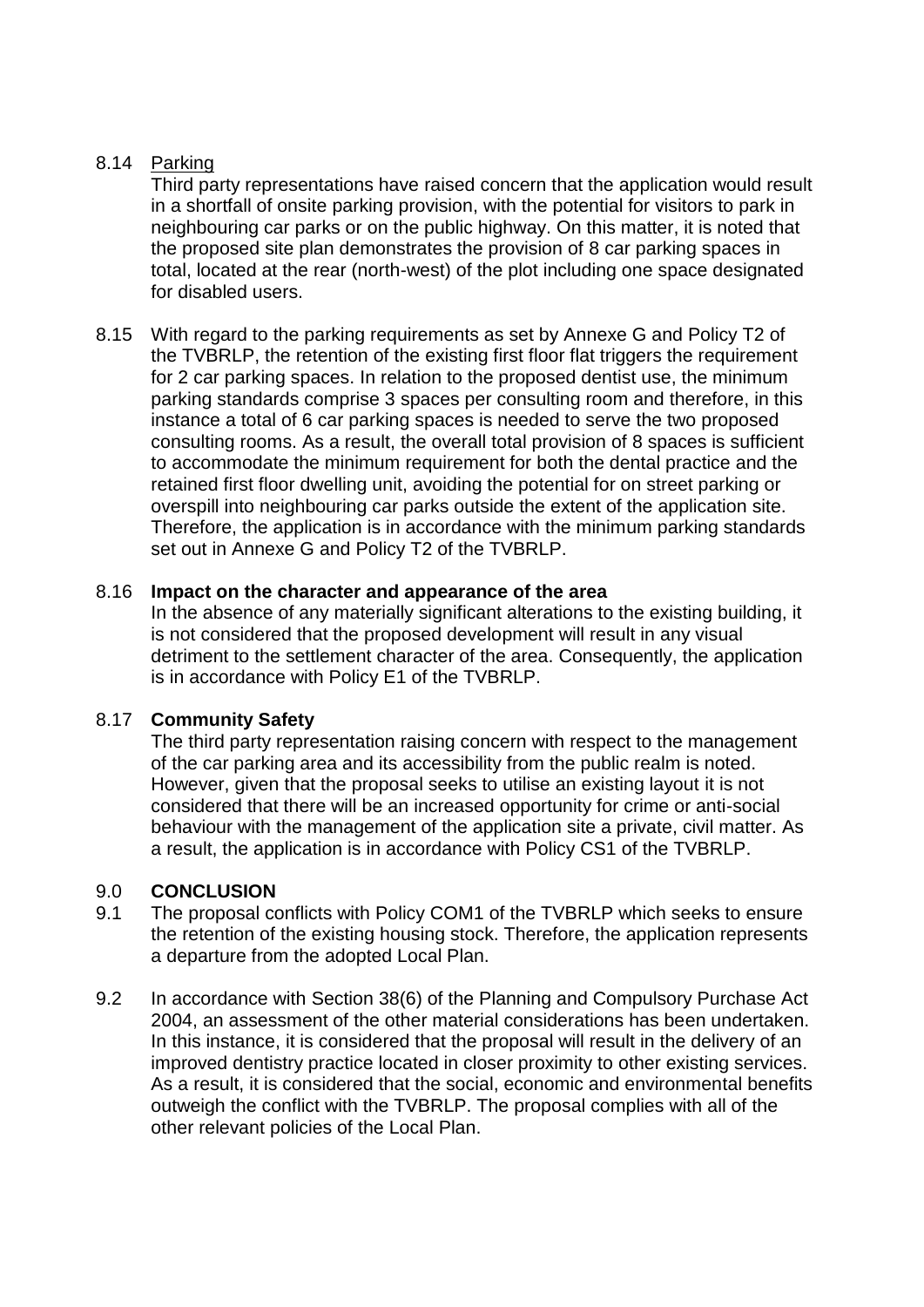9.3 Therefore, the officer recommendation is for permission subject to the conditions listed below. This recommendation is also subject to the completion of a legal agreement which will prevent the occupation of both the existing premises and the application site as a dentist practice at the same time.

# 10.0 **RECOMMENDATION**

**Delegate to Head of Planning and Building for completion of satisfactory s106 legal agreement to secure;**

 **Cessation of dentist practice use at existing premises, 32 Botley Road, prior to occupation**

**Then PERMISSION subject to conditions and notes:**

- **1. The development hereby permitted shall be begun within three years from the date of this permission. Reason: To comply with the provision of Section 91 of the Town and Country Planning Act 1990 as amended by Section 51 of the Planning and Compulsory Purchase Act 2004.**
- **2. The development hereby permitted shall not be carried out except in complete accordance with the details shown on the submitted plans, numbers: Site Location Plan (100)**

**Proposed Site Plan (001 Rev E) Proposed Floor Plans**

**Reason: For the avoidance of doubt and in the interests of proper planning.** 

**3. The operation of the use hereby permitted shall be restricted such that the start time of appointments for clients will limited to be within the hours of 08:00 and 18:00 Monday to Friday and 09:00 and 13:00 on Saturday only, and at no time on Sundays and Bank Holidays.**

**Reason: To protect the amenities of local residents in accordance with Policies E8 and LHW4 of the Test Valley Borough Revised Local Plan (2016).**

- **4. No fixed plant or machinery shall be installed outside of any building, except where prior approval has been obtained from the Local Planning Authority prior to installation. Any application seeking prior approval shall demonstrate that the proposed plant or machinery will not have a significant adverse impact upon the amenity of neighbouring properties by virtue of the emission of noise. Any fixed plant or machinery shall be installed in accordance with the approved details and retained in perpetuity. Reason: To protect the amenities of local residents in accordance with Policies E8 and LHW4 of the Test Valley Borough Revised Local Plan (2016).**
- **5. The site shall be used for a dentist practice and for no other purpose (including any other purpose in Class E of the Schedule to the Town and Country Planning (Use Classes) (Amendment) (England) Regulations 2020 (or in any provisions equivalent to that class in any statutory instrument revoking or re-enacting that Order with or without modification).**